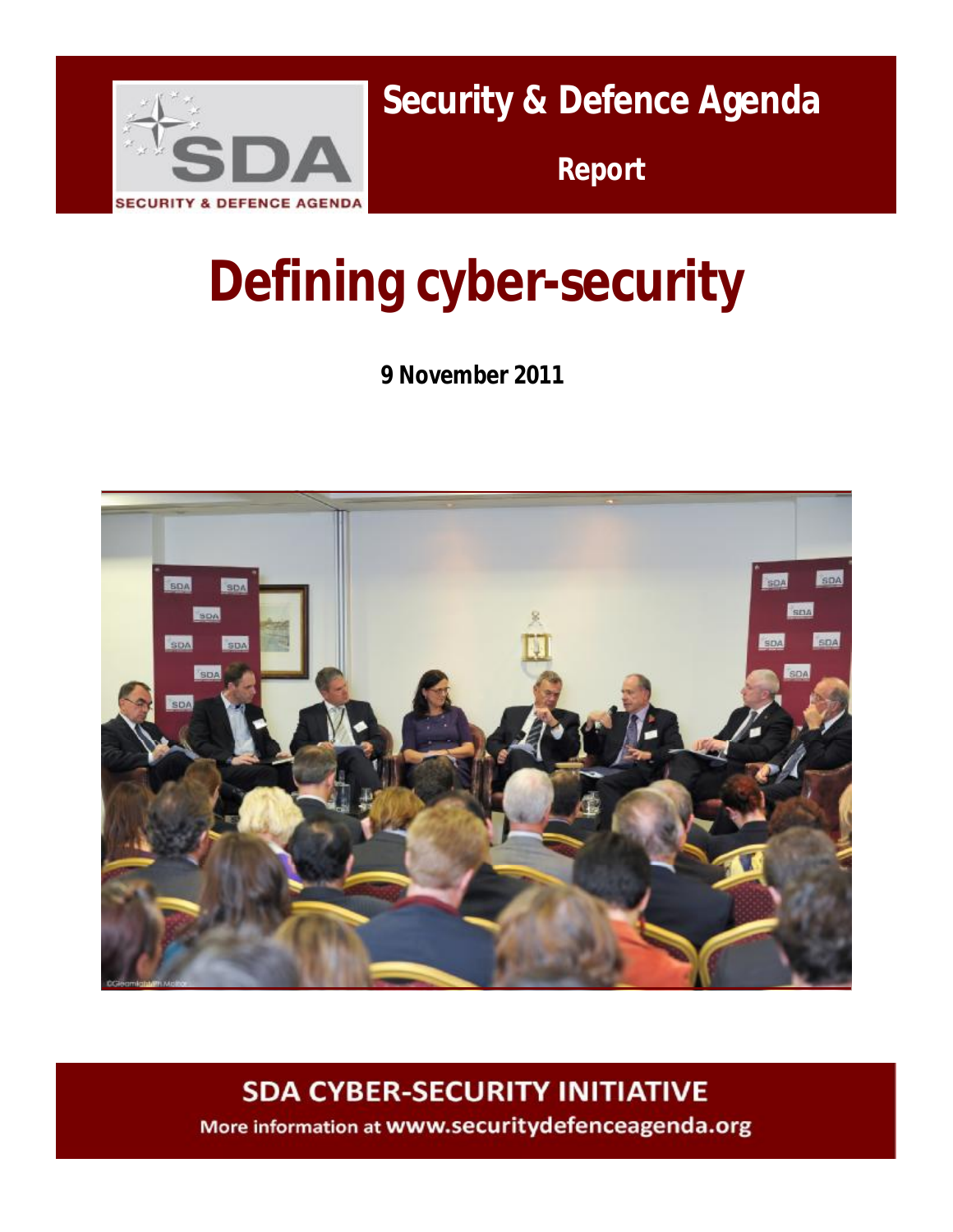**A** *Security & Defence Agenda* **Report Rapporteur: Jonathan Dowdall Photos: Philippe Molitor - Gleamlight** 

**Publisher: Geert Cami Date of publication: November 2011** 

#### **SECURITY & DEFENCE AGENDA**

Bibliothèque Solvay, Parc Léopold, 137 rue Belliard, B-1040, Brussels, Belgium T: +32 (0)2 737 91 48 F: +32 (0)2 736 32 16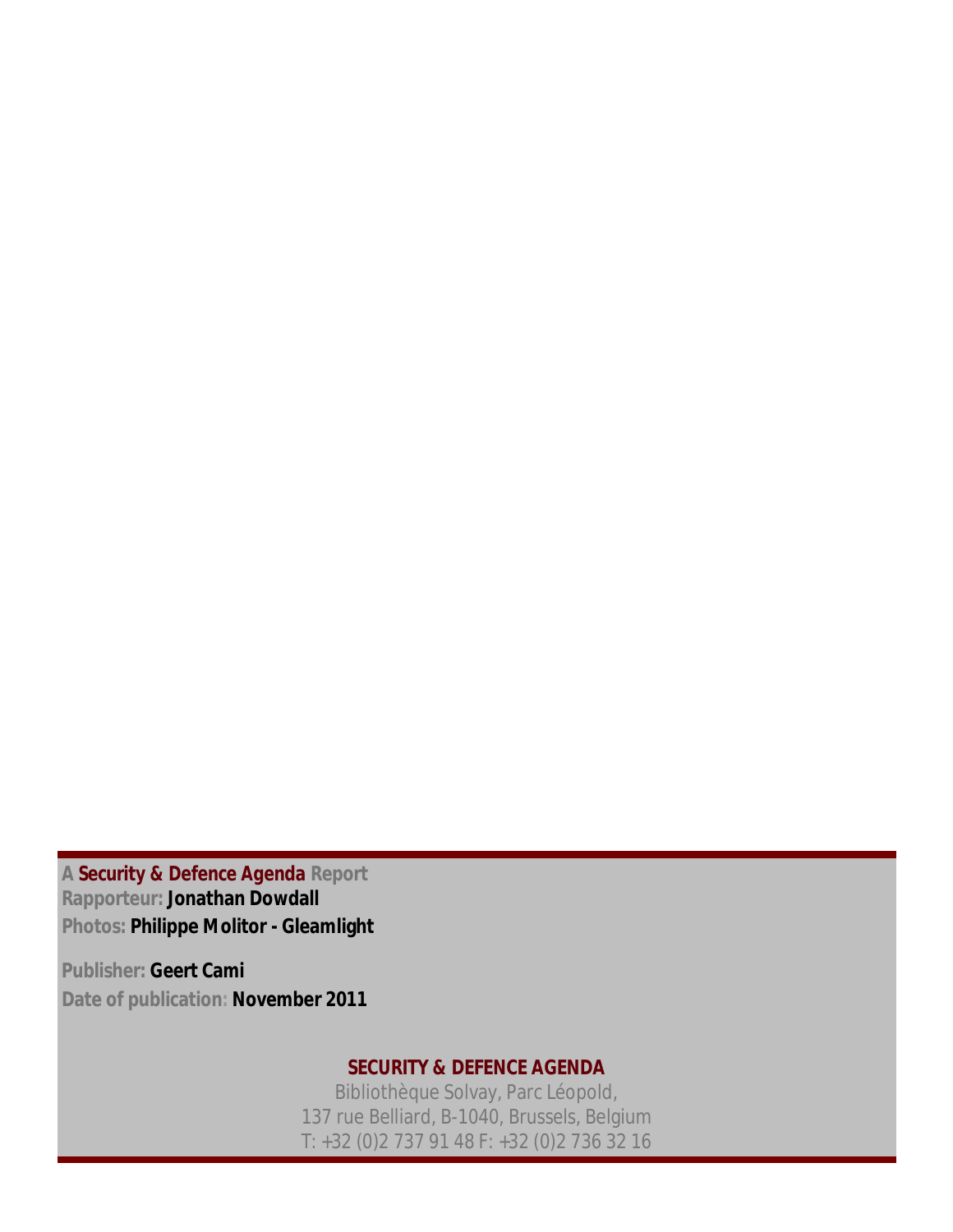# **Programme**

#### **Evening debate – 9 November 2011**

Stanhope Hotel, Brussels, 17:30-19:00

Cyber-security stakeholders, actors and victims span governments, national and international institutions, major corporations and interest groups. This debate opens a new SDA series that seeks to make sense of the confusion over cybersecurity and cyber-crime, and examines the cooperation mechanisms both in place and urgently needed. How vulnerable is Europe to cyber-attack, and what EU-level measures are now under discussion? How does Europe compare in the global drive to promote cyber-protection? What concrete actions should now be taken at national and international level, and how can these actions be coordinated?

#### **Keynote speech by**

**Cecilia Malmström**, European Commissioner for Home Affairs

#### **Speakers:**

**Robert G. Bell**, Senior Civilian Representative of the Secretary of Defense in Europe & Defense Advisor of the US Ambassador to NATO

**Maj. Gen. Isaac Ben-Israel**, Senior Cyber-Security Advisor to the Prime Minister, Israel

**Maj. Gen. Patrick Fermier**, Director, NATO HQ C3 Staff

**Paul MacGregor**, Director, Finmeccanica Cyber Solutions

**Troels Oerting**, Assistant Director for Operations, Europol

**Florian Walther**, Senior IT-Security Consultant, Curesec



The views expressed in this report are personal opinions of the speakers and not necessarily those of the organisa**tions they represent, nor of the Security & Defence Agenda, its members or partners.** 

Reproduction in whole or in part is permitted, providing that full attribution is made to the Security & Defence Agenda and to the source(s) in question, and provided that any such reproduction, whether in full or in part, is not **sold unless incorporated in other works.**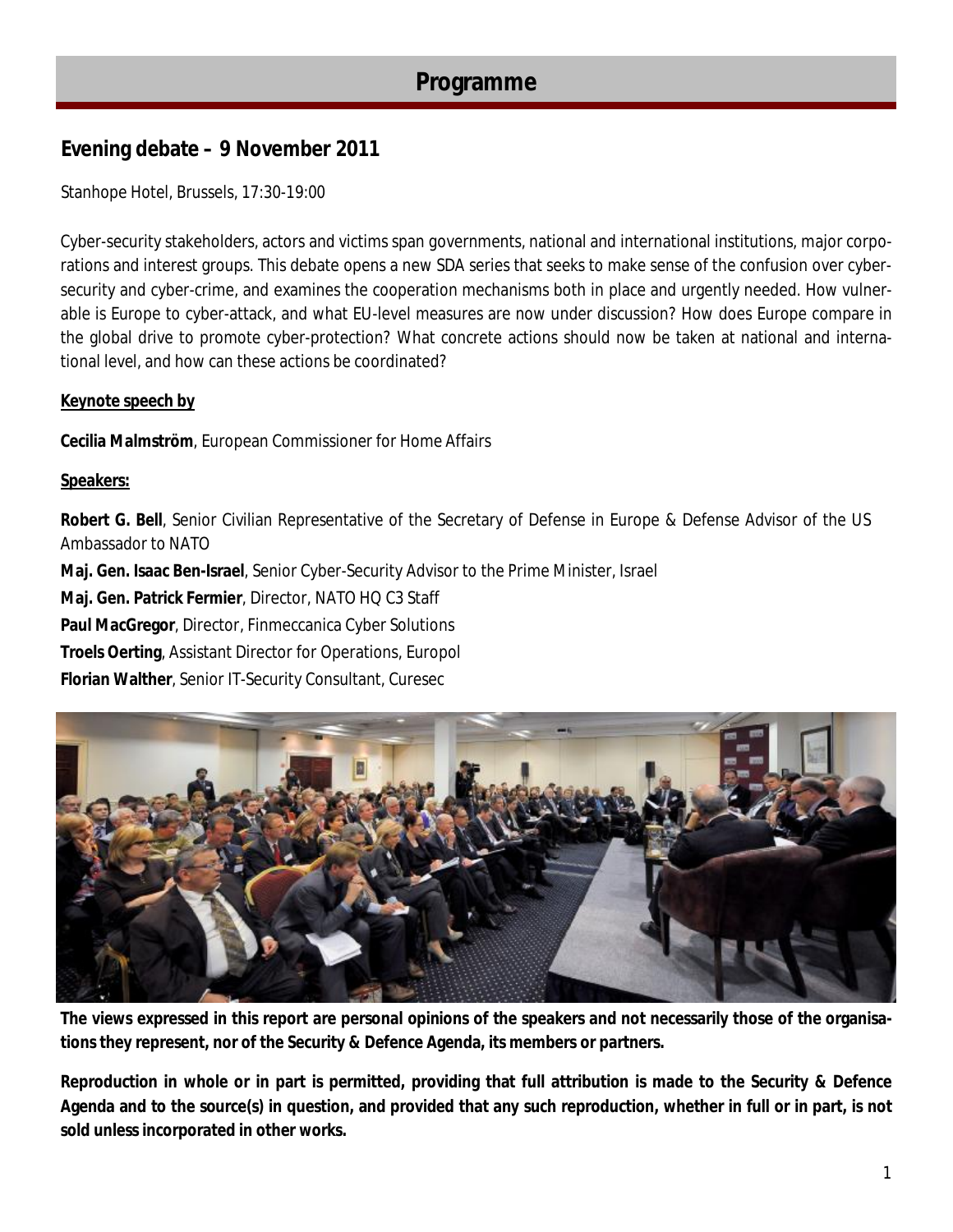

At the inaugural launch of the SDA's Cyber-security Initiative, a high-ranking panel and assembled experts gathered to discuss the core question of "defining cyber-security".

In her keynote address, European Commissioner for Home Affairs **Cecilia Malmström** cautioned that denial about the scale of threats in cyberspace is naïve. "This is a battle we may not win", she warned, with cyberspace being a domain in which "we need to act and need to protect as quickly as possible".

The Commissioner went on to outline three key initiatives being undertaken by the EU in this area. Firstly, a European cyber-crime centre will be set up by 2013. This will provide a central hub for all cyber-crime actions undertaken by national authorities, computer emergency response teams (CERTs) and Europol; as "without information sharing, there are very few concrete actions we can take".

#### *"Without information sharing, there are very few concrete actions we can take".*

Secondly, the Commission will develop an overarching cyberspace strategy by 2012, to help establish the hierarchy and chain of information sharing between all relevant actors. In this field, "currently, some are working better then others, it is a work in progress", she explained.

Finally, the Commissioner affirmed that "we will not be able to do this unless we cooperate with other global partners", with NATO and the Council of Europe highlighted as being of particular importance. Above all, Malström called "on all governments and industry, to put this high on their agenda", and to partake in

what is a "highly timely; highly relevant, discussion and exchange of views."

Senior Civilian Representative of the Secretary of Defense in Europe & Defense Advisor to the US Ambassador to NATO **Robert Bell** agreed that the scale of the threat goes far beyond typical defence and security policy. Citing recent high-level reports regarding the industrial espionage activity of Chinese and Russian hackers, Bell affirmed that "we have to be attuned to the economic dimensions of this – this could undercut our ability to enact policies… or even the economy and our ability to generate jobs."

Urgent action is clearly essential in the face of this challenge. Yet whilst NATO has a role to play, it is only "taking a lead, not *the* lead, on identifying standards that strike a balance between security on the one hand and affordability on the other."

Bell believes the future of cyber-security policy will be "an invitation for partnership. We are reaching out to countries around the world to build a consensus on the ideals of security, openness, transparency and innovation" in cyberspace. In this, "we have made progress", he affirmed.

Bell's final caution was about the creation of common standards. "It doesn't do us any good if the 28 member states at NATO recommend certain standards, when the 27 EU nations gathered down the road recommend another".

Next, **Isaac Ben-Israel**, Senior Cyber-Security Advisor to the Prime Minister of Israel, outlined a non-EU perspective. Ben-Israel explained how his government had prepared a list of 19 major infrastructures in need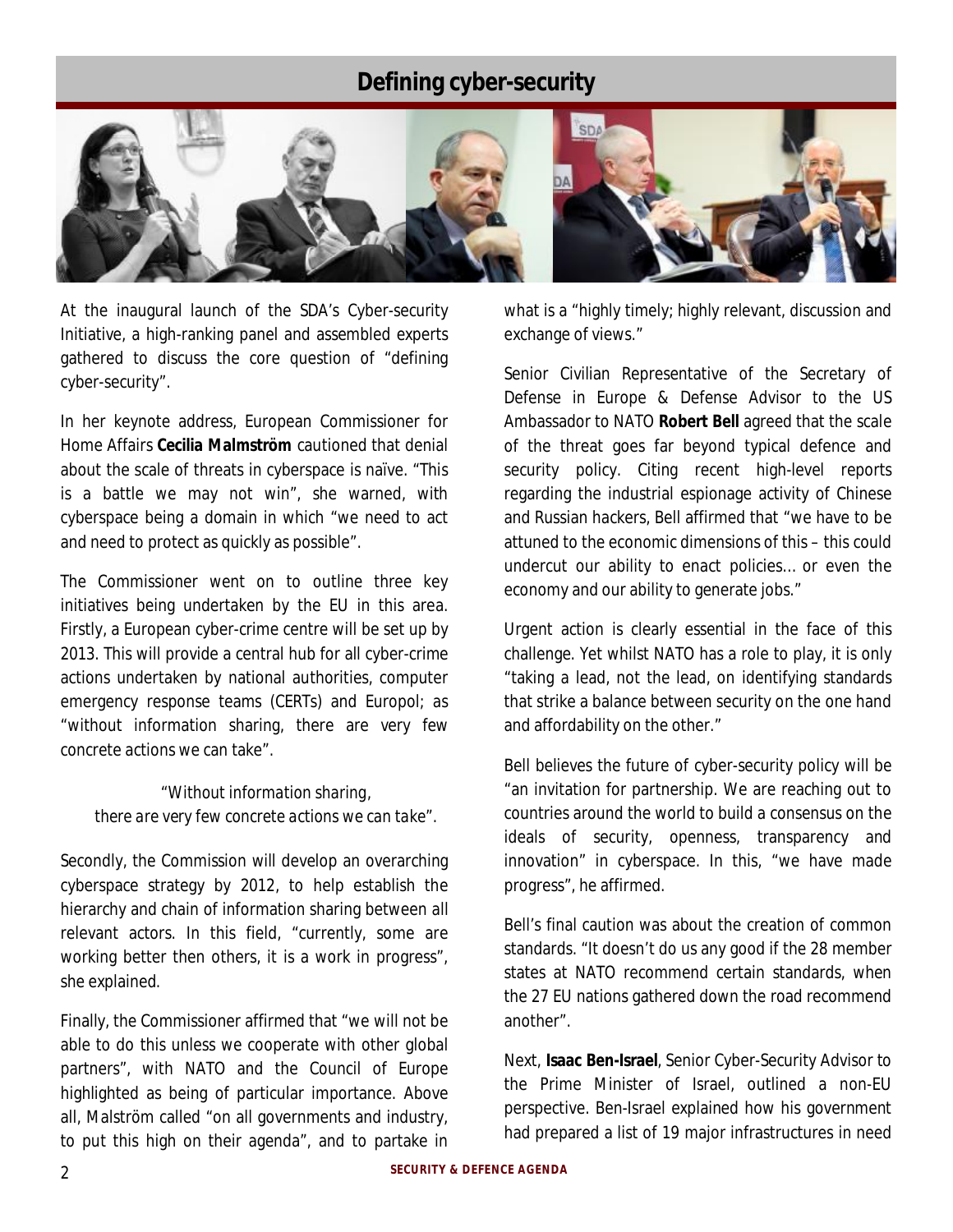

of urgent protection in cyberspace, with power and water high on the list. However, "we faced a legal problem", he explained, "most of them were private sector infrastructures. We faced a dilemma: how do we encourage them to protect themselves from cyberattacks?"

#### *"We have a lot of attacks which are either criminal or hacking, but which are surely initiated by states – it is another form of warfare"*

This private-public debate lies at the core of cybersecurity, the he affirmed. "We found that it is a multidimensional problem, not a technological problem. There are legal, political and societal aspects – it is very complicated." Yet whilst complicated, it is also urgent. "We have a lot of attacks which are either criminal or hacking, but which are surely initiated by states – it is another form of warfare", he hinted.

From the military perspective, **Maj. Gen. Patrick Fermier**, Director of the NATO HQ C3 Staff, provided some insight to what NATO is doing in the cyber domain. The General urged participants to be cautious in the face of such a vast and challenging area. "Defining cyber-security is difficult – I'm not even sure we can do that right now, given the scope of the problem. I think we need to be humble in front of this threat."

He went on to explain how the North Atlantic Council had put the protection of NATO's critical systems high on the agenda, calling on them to "draw up an action plan for the policy implementation, and accelerating the already existing capability to protect NATO

networks." For Fermier, the focus should be not just on preventing cyber-attacks, but also increasing resilience to their effects, as they will inevitably occur. "We need to be humble, and we need to develop this step by step", he concluded.

**Paul MacGregor,** Director of Finmeccanica Cyber Solutions, explained the technological challenges from an industry perspective. "We've all been seduced by the promises of cost efficiency and speed in cyberspace – that seduction has become an addiction, leaving us vulnerable to a new range of threats." Pointing out that cyber-attacks give an opponent the ability "to establish control over us using non-lethal power", MacGregor felt that the rise of information technology had made "everywhere a battlefield".

*"There's a tendency to say that threats are now un-attributable, or that it is impossible to stop attacks – it isn't – in fact, 80% of vulnerabilities can be removed by simple technology, education and good practices."* 

Yet despite this widespread threat, the industry representative urged a level headed response. "There's a tendency to say that threats are now un-attributable, or that it is impossible to stop attacks – it isn't – in fact, 80% of vulnerabilities can be removed by simple technology, education and good practices." Once you have taken out this majority, "the remaining 20% is part of the bigger problem – ideological or state sponsored cyber-attacks", he explained. He was nonetheless confident a major leap forward in security could be facilitated by educating the public, and the purchase of basic cyber-security tools.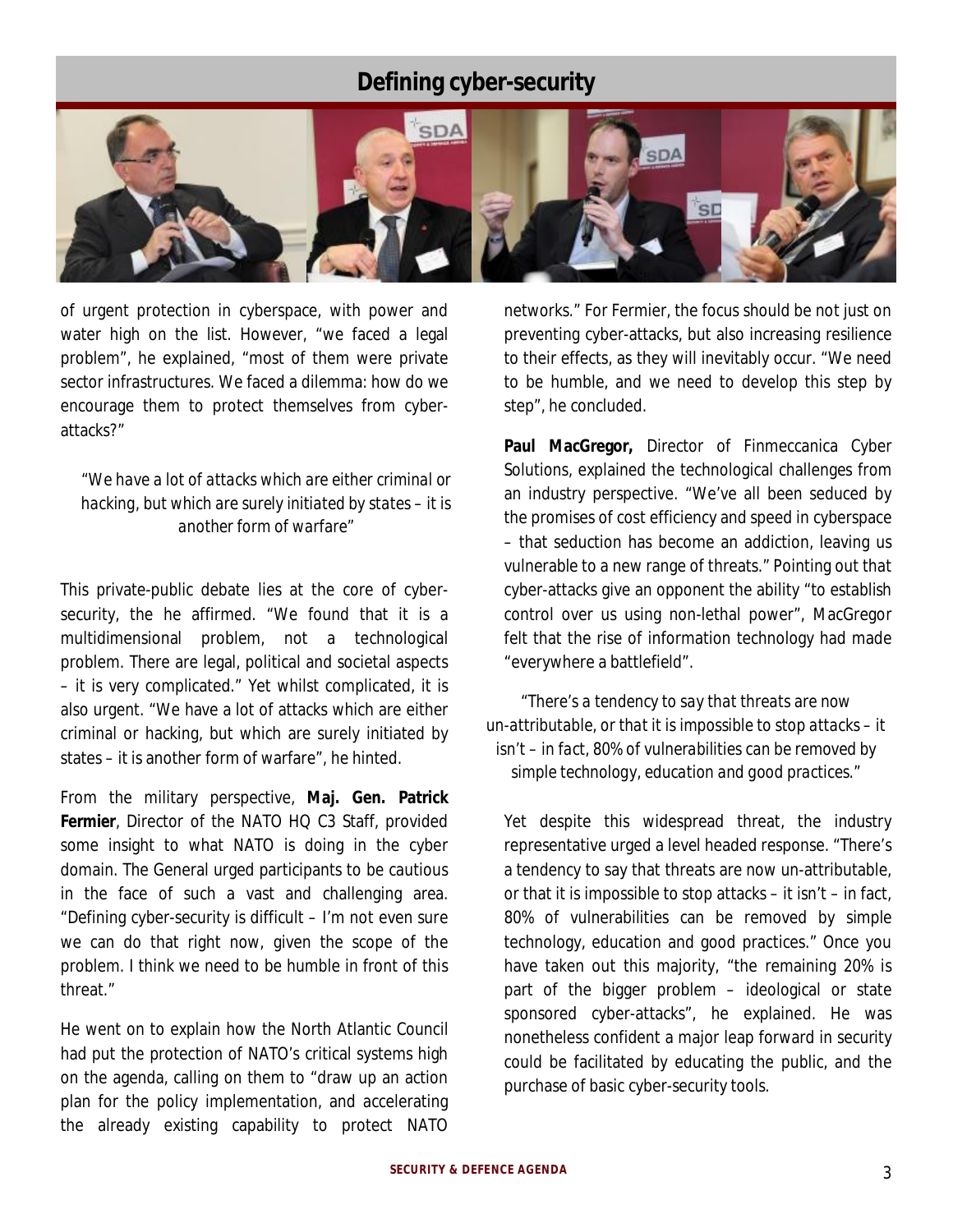

Tackling the issue of cyber-crime, **Troels Oerting**, Assistant Director for Operations at Europol, confirmed that "the range of internet crime has reached huge levels – it now outpaces drug crime in scale." Whilst the range of tools at criminals' disposal has expanded to include more targeted and sophisticated methods, he did concede that not every act of cyber-crime carries the same significance. "Not everything in cybercrime is big cyber-crime – there are 'Bicycle thefts' on the internet –it is our job to identify what are big attacks, and what are smaller threats."

However, getting this "big picture" will require more communication and awareness about cyber-crime. "We do not have all the resources we need yet" he lamented, "so we welcome the EU initiative for a cyber-crime centre", as discussed by the Commissioner. Such a centre should help Europol and other actors begin to "map" cyber-crime – to understand its networks and key players. "In this area we do not have the same knowledge as we do for conventional crime: we do not know if it is next door, or in Africa, or working by proxy". Yet Oerting was confident that "this will be solved."

**Florian Walther**, Senior IT-Security Consultant at Curesec, brought the debate round full circle to the question of defining cyber-security. Walther asked the provocative question to the panel: "Why do we see all this cyber-crime and attacks going up and up? We have had laws against cyber-crime and hacking for half a decade, but still, it continues." Why, he asked, is our basic cyber-security going down, even whilst we simultaneously give more attention to this policy area?

Cutting through the high level policy, the former hacker provided a simple answer. "Every threat and exploit is based on a vulnerability in our software", he explained. These vulnerabilities, propagated in cheap or poorly made software, "are the root cause" of our cybersecurity problems. Walther thus put the fundamental questions of cyber-security at the door of the computer software industry. "If I sell a car and the brakes don't work, we have to recall that car – I am liable. But in IT, we can roll out software that is full of bugs and vulnerabilities – and it is the public that pays the price."

#### *"If I sell a car and the brakes don't work, we have to recall that car – I am liable. But in IT, we can roll out software that is full of bugs and vulnerabilities – and it is the public that pays the price."*

However, whilst many on the panel agreed this was a strong suggestion, Isaac Ben-Israel refuted the idea. "It sounds very convincing – the problem is all software; and all we need to do is legislate liability. But this is not really the problem," he countered. Using the car analogy, he pointed out that "car manufacturers only hold liability for malfunction, but not for damage caused by someone attacking a car." In Ben-Israel's opinion, the adversarial nature of cyber-security makes liability allocation irrelevant – a thinking opponent will seek out gaps in a system using all their ingenuity. "You cannot hold someone liable for this", he affirmed.

Walther responded the issue was not ingenuity of the attacker, but the gross ineptitude of the coding in software we expect to be secure. Referencing the infamous infection of nuclear centrifuges by the Stuxnet virus, he pointed out that these units had "lots and easy to exploit vulnerabilities" in their software.